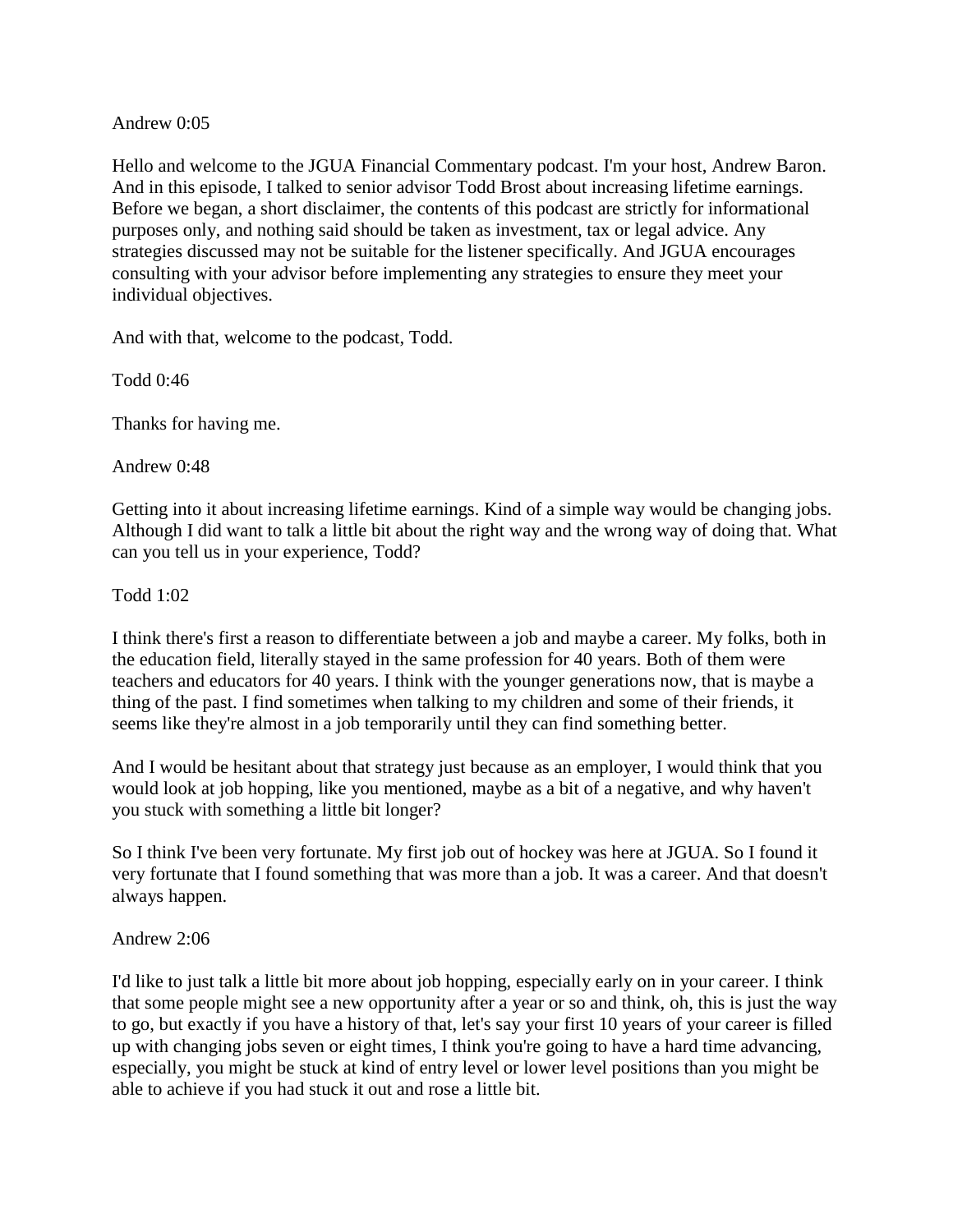# Todd 2:38

I agree 100 percent. I think as an employer or as someone looking to hire this person, I think if you saw seven jobs and 10 years, you would say, what was the matter?

Why couldn't they stick with a job longer than they did? And I think you would be automatically looking for a negative rather than a positive one. And I think some of the things that, you know, that that I found through my experience in dealing with so many different clients and their kids is that grass is always greener on the other side of the fence. And if you're with a good company, stick it out. And like we had mentioned beforehand, we had talked about, you know, is there a way to adjust your job within the firm you're currently with?

Is there a way to increase your skills and maybe go a different route and maybe climb the ladder, so to speak? So I think there's a lot of options. I would be very hesitant suggesting to younger folks to job hop, like you mentioned. I really think that's a negative. And to me, at least looking at a resume, that would be a bit of a red flag.

### Andrew 3:45

On the other side, it can be a really good way to advance your career, making the same strategic moves, say, you're at a large company and you have been there a while and you kind of know, maybe there's certain bureaucracy or maybe you rubbed some of the wrong way over your tenure in know that you're kind of flat, maybe transferring to a competitor or if you kind of feel comfortable, maybe even switching industries where you might have some skills that can transfer over and you could find yourself a different position.

### Todd 4:16

I agree with that totally. I think in today's day and age, so many people are asking, what are the skills I should have? What's the industry I should get into? And I find it so many times. I think that just the people skills are so important.

I think regardless of what job you're in, I look at my daughter, who's a nurse. I look at my son, who's going to grad school to get his masters and be a financial planner. At the end of the day, you're dealing with people, you're handling people, you're communicating with people, you're working as part of a team, whatever the case may be. Those personal skills are so crucial. And I think the nitty gritty of a job, whether it be in financial planning, can be learned. And I jumped right out of hockey into this career and it was overwhelming initially, Tom Snow, one of our senior senior executives, said, you know, you're going to have to get your CFP, you're going to have to study this, you're going to have to pass this exam. And that was a little overwhelming because I hadn't been in school for many years.

I hadn't taken an exam in a long time. But I knew if I wanted to further my career and I wanted to eventually be an advisor these are some of the hurdles that I'd have to take. And I stuck with it and managed to make out OK.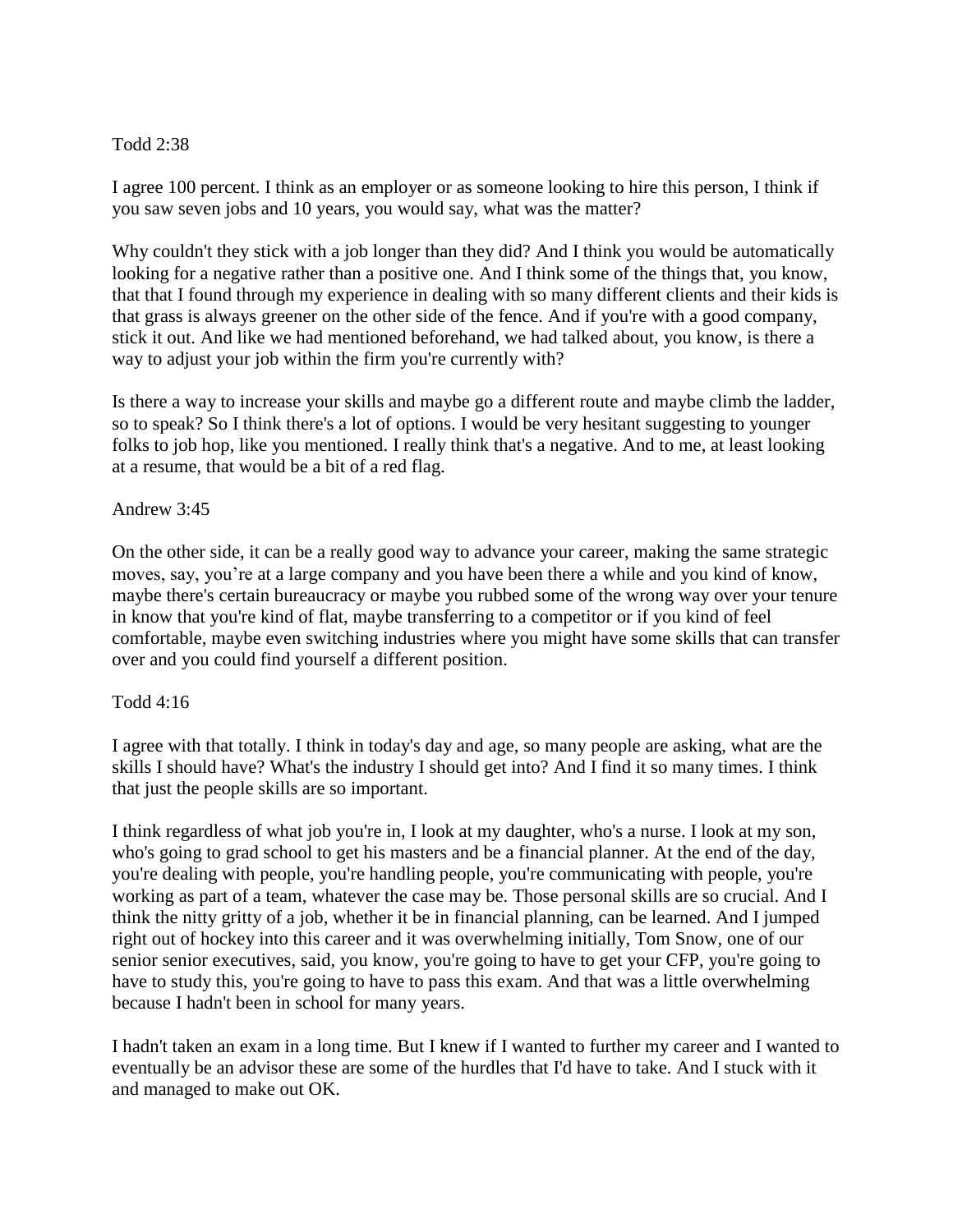#### Andrew 5:31

I'm really glad you mentioned the personal side. One of the topics I wanted to get into was kind of reskilling and making sure that you're employable for the future. And I think a lot of people, when you first hear that, you might just go to, you know, stem or computer programing or those kinds of things.

But I absolutely agree with what you just said is actually being able to communicate effectively and relate and empathize. I think those are actually incredibly valuable skills, and I think they can always be improved.

Todd 6:04

No question about it.

I sometimes see my kids, now that we're empty nesters, I use that term lightly, but young adults that are in a room with four or five friends and they're all looking at their phone, as important as that is, and I know that's the that's the younger generation. I know that's important. But still, I think that skill of going out to lunch with someone, sitting across the table with someone having a coffee with someone, sitting in a boardroom or a conference room and communicating and listening to someone speak and really trying to figure out what they're trying to say and what's their nonverbal cues and looking at their body language. Those are skills to me that are invaluable. And I think those are the skills that really translate profession to profession. I think the you know, the day to day stuff that you need to learn can be learned through courses, through books like the CFP, like the financial planning that we do that can be learned through time. But the presentation and the personal touch is something that I think as an employer or as someone looking to hire someone, I think that's so crucial.

Andrew 7:13

What do you think about pursuing higher education as a way of advancing?

Todd 7:16

I think it's a great idea. Like I mentioned earlier, my son, who graduated with a financial planning degree, is going to Texas Tech to get his master's.

And he came to me and said, Dad, you know, how do I differentiate myself? What can set me apart from the hundred resumes sitting on someone's table? And that's really as someone looking to enter the workforce or change jobs or reskill themselves and take a different route, that's really important. If there's a hundred resumes, how do you get yourself into the top five? How do you get an interview through your resume? And that's really differentiating yourself. So he's going to go get a double master's in financial planning and accounting.

Now, that separates him from the rest of us that have a regular undergrad degree, as well as our CFP. So I think people need to find unique ways. It's getting more and more difficult, but unique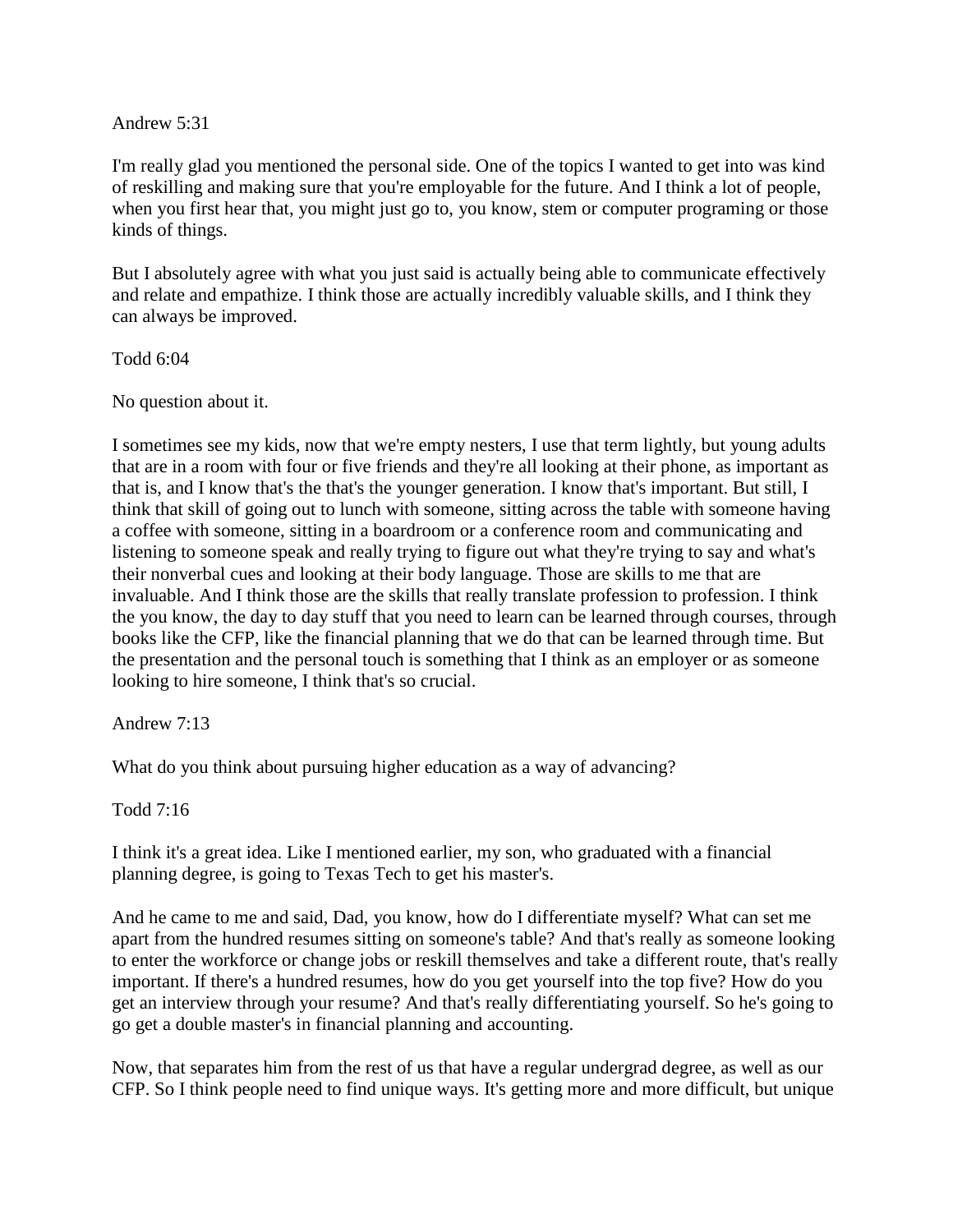ways to educate themselves, maybe get a degree, maybe get some initials behind your name that separate yourself from the other ninety five people looking for the same job.

Andrew 8:18

That was great advice, Todd. Another common way to increase your income would be a promotion kind of initiate that would be for you, the employee, to kind of step up.

I think it's crazy to just expect things to come your way, so you need to step up, show, you know, your boss and management that you are ready to be promoted and you're deserving. You know, a key employee.

Todd 8:41

I agree with that 100 percent.

And that really goes back to my experience with the CFP and listening to Thomas Snow. And he said, you need to pass the CFP or you're going to be stuck in a career that you might not want. I look right at the screen at you, you've taken the bull by the horns and really have become our podcast guru. And that's sort of a neat little niche that that you've developed on your own. So I think there's a lot of ways to do that and a lot of ways to differentiate yourself from other folks in an organization or between organizations.

It's just difficult to find what that is and what makes sense for people. I don't think, you know, being the podcast guru is for everyone, someone who doesn't want to be on the screen or listen to themselves talk or handle interviews is going to be a good fit.

But you've done an outstanding job of this. And I think it's really cool. And it was a void that we needed filled within our organization. So I think those are the kind of things that that really help one's career.

You're doing something that you enjoy and obviously enjoyed doing and liked doing and do a great job at it. And it differentiates you from some of us older senior advisors.

Andrew 9:56

Those are really kind words today. I appreciate you saying all that.

The next topic I want to touch on I think is really big and has been growing. Actually, since the pandemic started inside businesses, and that could really just be anything from picking up a few extra hours from a local store or an Airbnb. Do you have any experience with clients taking on any extra work or anything?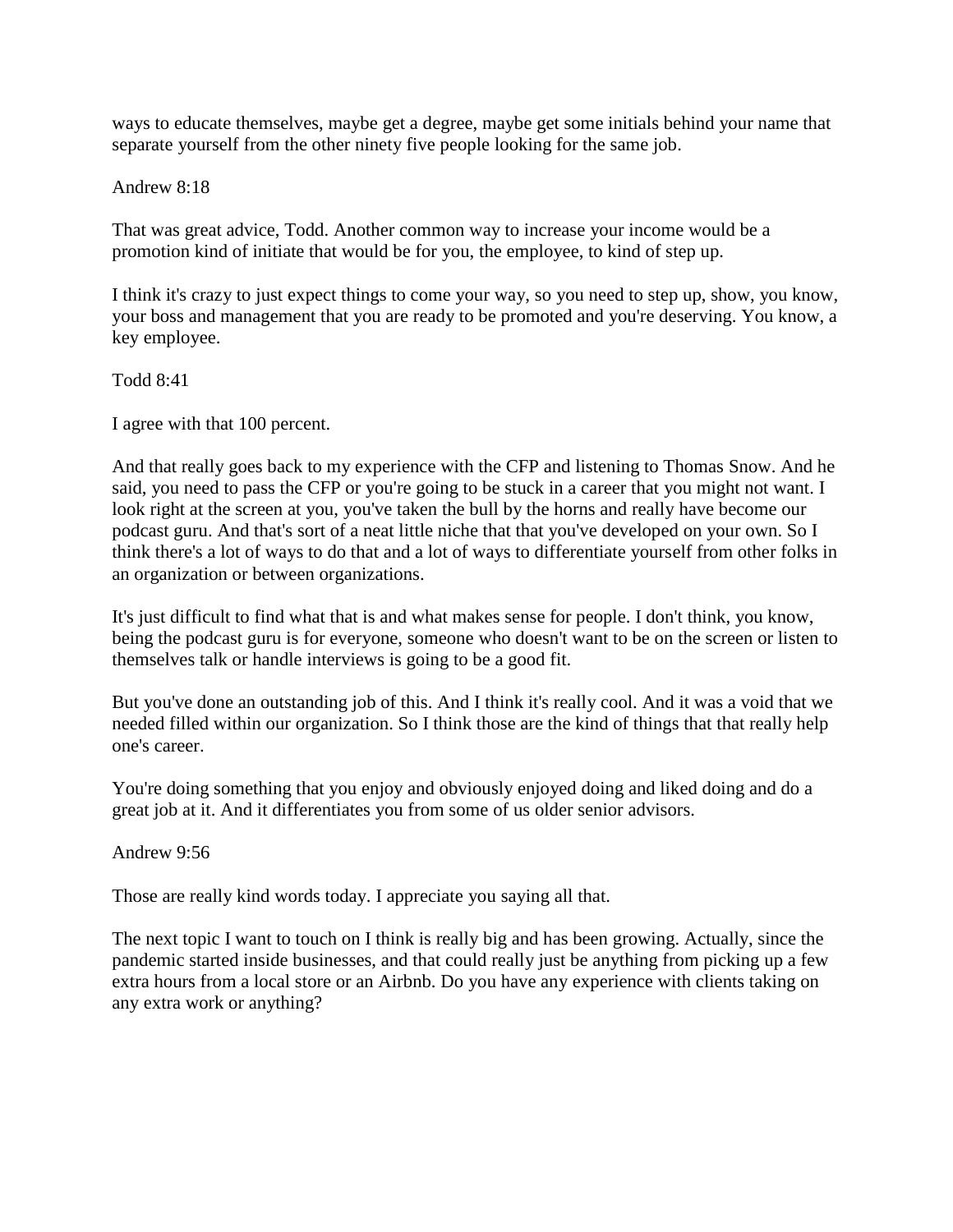### Todd 10:18

Yeah, I sure do. And I think the popular one is definitely, you know, the Airbnb and the VRBOs. And I took that leap of faith a few months ago in buying a spot on the lake. When we bought it, the prior owner had already filled some rental contracts for eight or 10 weeks this summer that we kept and honored. And it was a fantastic deal. We got to meet a lot of people that had been longtime renters.

It helped obviously pay the tax bill and pay the mortgage bill. And they're interested in coming back year after year. So that's something that we sort of stumbled into. We got very lucky.

My youngest son this past summer was graduated from high school. He's just extremely handy. He's great with tools. I don't know where he gets that from. It's not his father, but he put his name out there on Facebook and said, I'm pretty handy. I've got a lot of tools.

I'll work hard. And if you need something done around the yard of the house, let me know. And that just ballooned into a great gig for him where he was almost too busy throughout the summer. He was working eight to 10 hours a day, seven days a week, and that was just for something that he tried and threw on Facebook and said, I'm available and I love doing it, and if you need me, let me know. So those are the kind of things I think that can really turn into something big because you're doing something you enjoy.

It doesn't feel like work. It's done in your spare time and it brings in a little income. So I'm all for those side hustle if it's the right fit.

Andrew 11:55

Once again, I really like I said, all of that I think is exactly embracing hobbies or the things that, you know, you're good with and taking that to the next level. Even if it's a little bit of income over a course of a year, it could really add up and help pay some bills or spending money or you never needed to do.

Todd 12:12

No question. And I have that discussion really with a lot of my clients that are at retirement age. And, you know, I think one of the keys when dealing with retirement is what are you going to retire to rather than what I'm going to retire from. We have so many folks that are extremely successful that we've helped that go from 110 miles an hour and they just want to stop, and I want to get out of this, and that's great for two or three or six or eight months. And you can golf and you can travel and you can spend time with kids and grandkids. But I really think and I've seen it, you get bored.

So I think when dealing with retirement, the other side of that coin, we know what you're retiring from and there's a reason to get out. But what are you going to retire to and what are you going to do?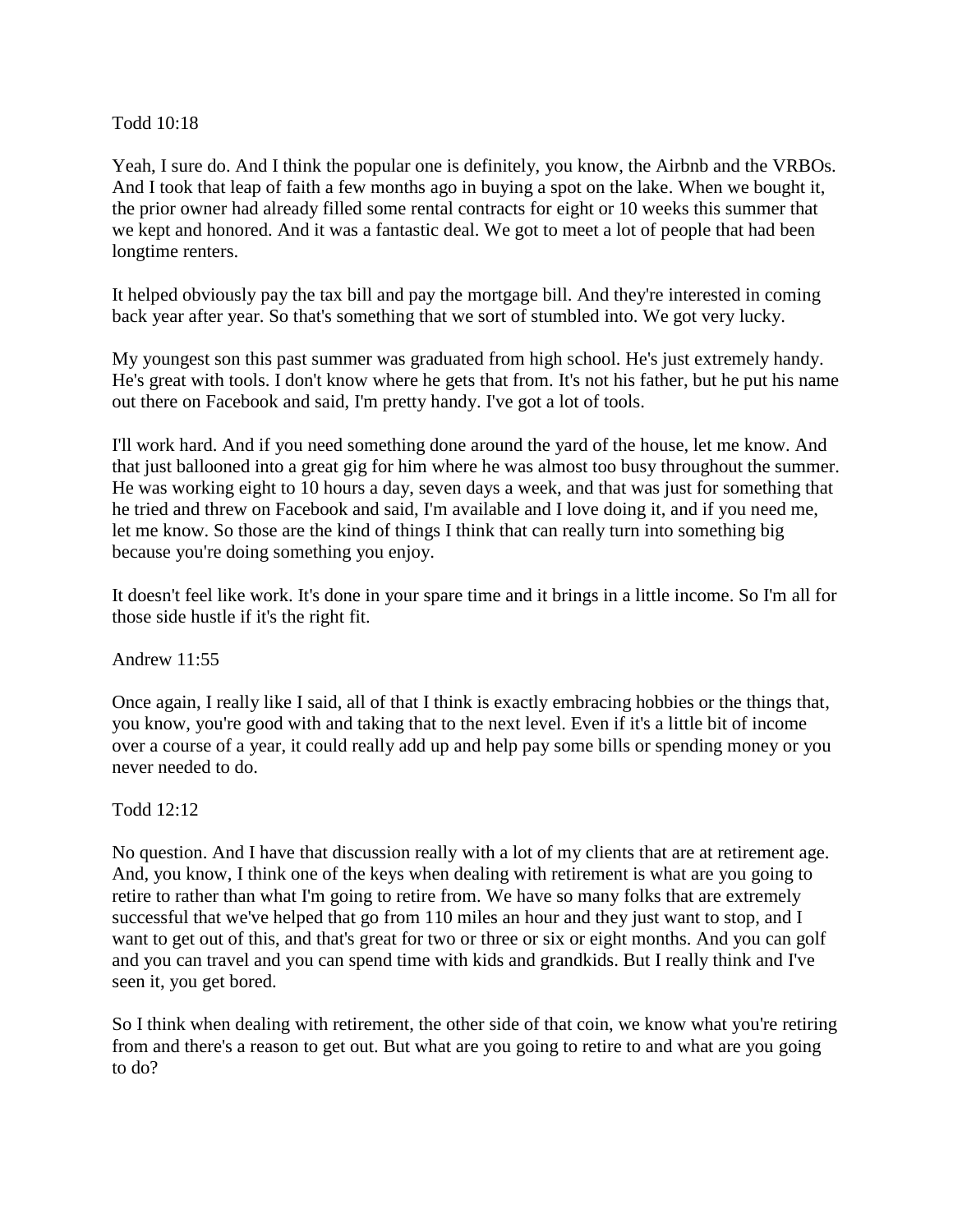And if it happens to be something that actually pays, that's a two 'fer, meaning you're not going to be digging into your retirement resources quite as deeply and quite as quickly. Plus, it gives you something to do and keeps you motivated and keeps you going, just not at 110 miles an hour like your old job did.

Andrew 13:19

Absolutely. Regardless of where you are in your career or your income level, it's always important to live within your means and to be saving and to be investing and for your future. And that's kind of where we come in as advisors.

Todd 13:34

Absolutely. And I think that's a great point. And I think, unfortunately, the generations where even my parents and my grandparents were much better at this than than we are, I remember my grandparents saying, you know, if you couldn't afford it, you didn't buy it. If you didn't have cash in the bank to pull out and pay for your refrigerator, you could do with the old refrigerator. If you couldn't write a check for a car, you didn't need that car.

I think that methodology probably has gone to the wayside. And now we're treading on that "Do I need it or do I want it? And when do I want it?" And with our friends at Amazon. And it can be done very, very quickly, so I think you're exactly right when you mention how important living within your means and living frugally are.

I heard an advisor once told me this in a meeting that I was in that what you save is more important than what you earn. And I said, what does that mean? And they said, well, if you save a dollar, you save a dollar. If you earn a dollar and you're in a 50 percent tax bracket, you earn 50 cents. So really, when looking in the savings versus earnings, it does say that saving a buck is more beneficial than earning a buck, because out of that buck you earn, you're not going to get that full amount. So that was really a kind of a cool thing that I remember from early in my career that really made a lot of sense and said, hey, let's not only focus on making more and increasing income, but let's look at the other side of the ledger and say, hey, maybe I can save a dollar, because that's probably more important.

Andrew 15:09

Did you have any closing thoughts, Todd?

Todd 15:11

This was really cool. I enjoyed it. And I think it's really one of the best parts of my job in dealing with stuff like this is that every client is different. Every client has different wants and needs. And I really think that's where we can come in and be a pretty valuable resource. We've dealt with a lot of these and we've dealt with a lot of them a different generations.